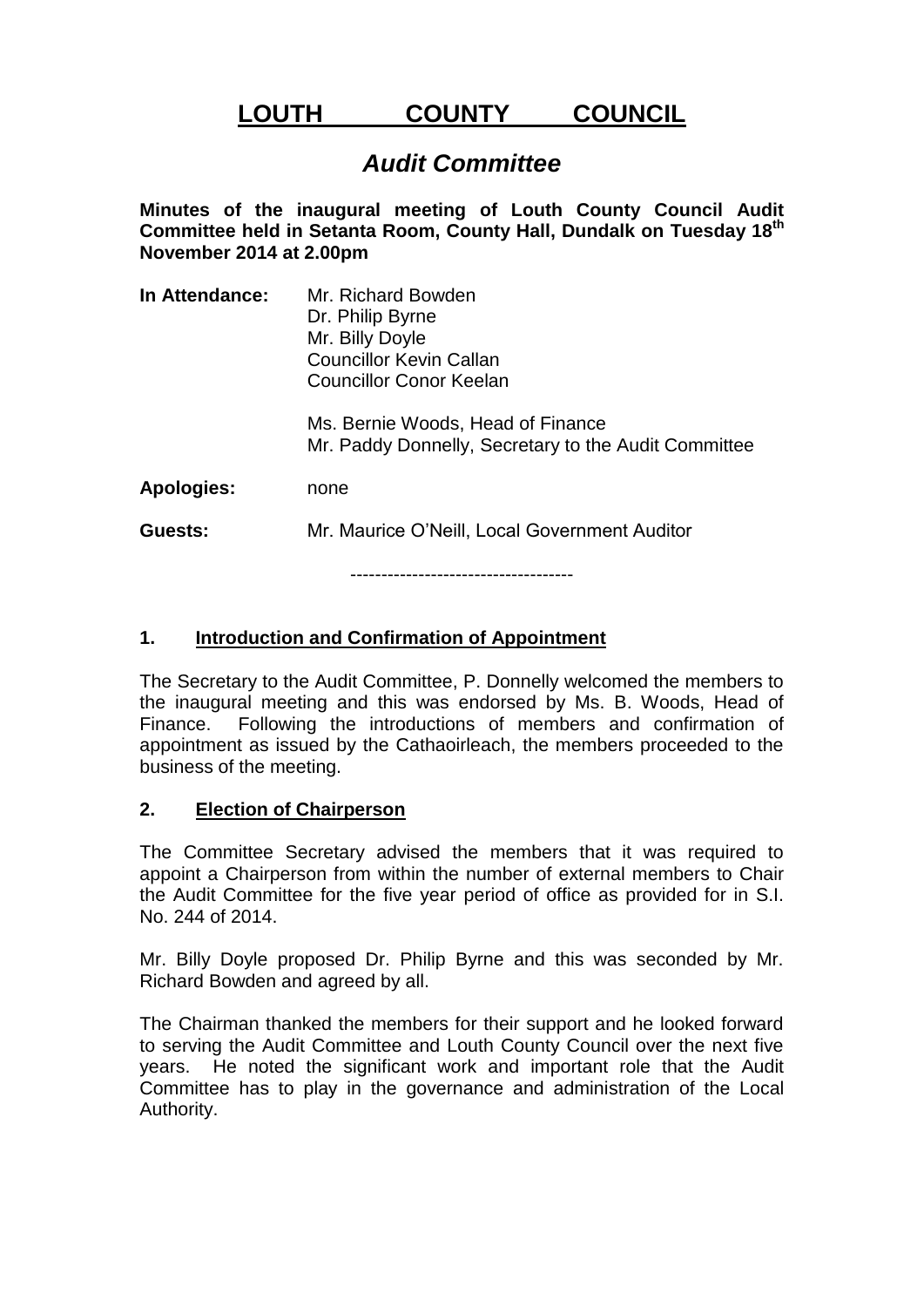#### **3. Charter for the Audit Committee**

The Chairman referred to a draft charter that been circulated to the members in advance of the meeting. The charter had been prepared in line with the changes in the new legislation and some new requirements that are placed on Audit Committees. The members considered the document in detail and made a number of minor changes. The Chairman commented that under Section 2 of the charter where functions were set out for the committee, he felt that this is the area from where the Audit Committees work plan would be drawn. The Charter was agreed by the members on the proposal of the Chairman and seconded by Cllr. Callan.

#### **4. Work Programme for Audit Committee**

The members discussed at length issues that may form the basis of the work programme for the coming year and for the duration of the term of the committee.

Issues included Risk Management whereby Directors of Service would be asked to report to the committee in regard to the mitigation measures that are in place to meet the risks identified to the organisation. The Corporate Plan will be considered, as will Service Delivery Plans and other Team Development Plans prepared by the Chief Executive and the Management Team. It was also important that the committee looked at value for money opportunities, and while looking at specific issues within the authority that they look at other streams of reporting based on international best practice.

The Chairman, Dr. Philip Byrne agreed to draft a template and bring the matter before the members at a future meeting.

#### **5. Annual Financial Statement for Louth County Council 2013**

Mr. Maurice O'Neill, Local Government Auditor joined the meeting and presented the Annual Financial Statement to the members which had been circulated with the Agenda.

The Chairman pointed out that it was now a requirement of the new legislation that the Audit Committee consider the Financial Statement in advance of it being presented to Council. The Head of Finance advised the members that the intention was to bring the matter to Council at the December meeting, subject to the Audit Committee having had sufficient time to review the matter.

Mr. O'Neill highlighted the key issues in relation to the Financial Statement and addressed the members' queries in regard to same. A number of key issues dominated the conversation, which included the under provision for bad debts identified by the Local Government Auditor, together with Debt Collection and Fire Fees.

There was an extensive and indebt discussion in regard to the provisions of the Act, particularly around Section 60 where the term 'consideration' of the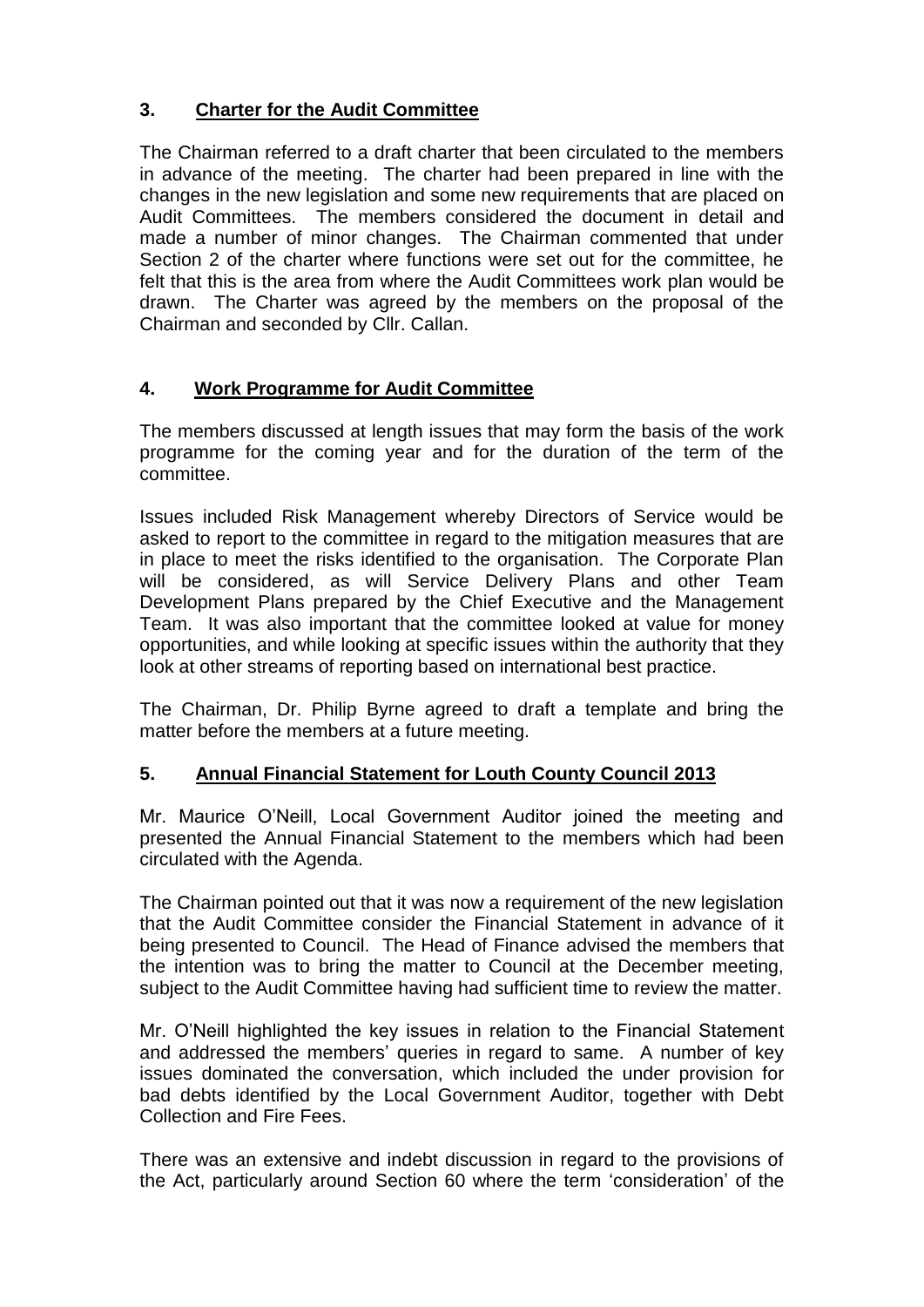Annual Financial Statement is outlined. This as Mr. Doyle pointed out was a difference to Section 59 where it said that the Committee might 'review' the Annual Financial Statement. Mr. Richard Bowden agreed with the matter and, while offering a possible explanation for the difference in terminology, felt it was important that this matter was clarified as it would have an impact on how the report that the Audit Committee would attach to the Financial Statement for the Council would be drafted.

The Chairman advised the members that nationally a reporting template to meet the statutory requirements set out for the Committee was currently being drafted, and he proposed to bring this to the next meeting. He suggested that a special meeting should be held to consider the Annual Financial Statement with a view to facilitating its presentation at the December meeting if possible. This was agreed, and the next meeting was confirmed for Tuesday  $9<sup>th</sup>$ December 2014 at 2.00 pm, with a single item Agenda of Annual Financial Statement to be listed thereon.

## **6. Local Government Service Indicators**

The Committee Secretary referred the members to a document that had been circulated with the Agenda which outlined 47 Service Indicators on which local authorities are required to report on an annual basis. He brought this to the member's attention following the matter being raised at the training for Audit Committees. The Chairman welcomed the presentation of the document and suggested that it would be a matter that would come before the Committee during their term of office. There was a short discussion on this matter together with other indicators that may come about, particularly those from NOAC and reviews that they are proposing to carry out within the sector over the period.

## **7. Any Other Business**

The issue of conflict of interest was discussed and the Chairman proposed that an item 'conflict of interest' should be listed on all agenda, which would give members an opportunity to declare any conflicts of interest they might be aware of in regard to items listed on the agenda. The members instanced a number of cases where there could be a possible conflict of interest due to their membership of boards as nominated by the local authority. Independent members also advised that through their work there may be instances that there may be a conflict of interest, and it was agreed that the matter would be listed as the Chairman suggested.

#### **8. Audit Committee Meeting Schedule**

The members agreed that the next meeting of the committee would be as set out on Tuesday  $9<sup>th</sup>$  December at 2.00 pm and a further schedule of meetings would be agreed at that meeting. It was proposed that there would be approximately six meetings of the committee in any one year.